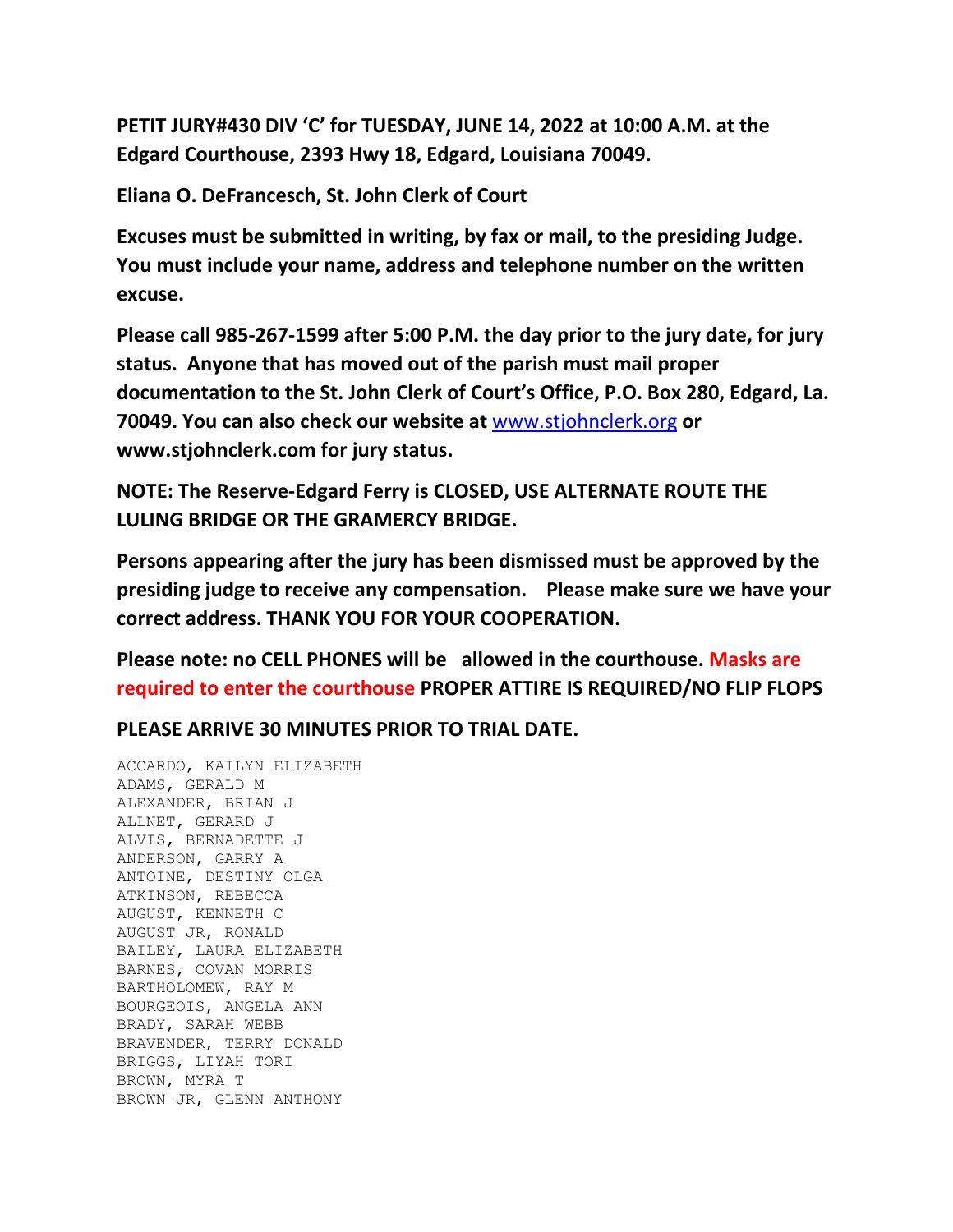BURBANKS, ANASTASIA LENISE BURKE, KELLY J BURL, CHARMAINE J BURNETT, NAOMI BUTLER, IRENE ANQUNETT CANCIENNE, TIMOTHY J CARTER, ANTOINE LEE CHOPIN, LEONARD CHOPIN, PAULINE MAKIE CLARK JR, EARL COCKERHAM, MATILDA COLAS II, RICARDO COLLINS, CHAZZ DEANTHONY CONERLY, DESSIE MARIE COOKE, AIREL GABRIELLE CORMIER, VERONICA LYNN COX, MATTHEW J CRAYON, MICHAEL ASHLEY CROTTY II, DUANE CECIL DANIELS, TERRION LASHAY DAVIS, JANICE ROBERTS DEAN, KEARAN MARCELLUS DELANEUVILLE III, ADOLPH JOSEP DENNIS, CATINA DEWEY, STEPHEN J DICARLO, PERRY J DILLION, JOSEPH JR DUNN, DATON ELLIS, CORIN ESKINE, BRUCE PATRICK EXPOSE, HUEY E FALGOUST, ERIKA LYNN FORGES, JENISE FREDERICKS, JUANITA JONES FRILLOUX, RENALDO JOSEPH GAUFF, DUANE RAPHEAL GAUTIER, SHANE M GEORGE, CEOLA G GIBSON, KATHY W GORDON, CYNTHIA JOHNSON GORDON, MARISSA M GREEN, ERIC V GREEN, MICHELE VAUGHN GREEN, STEVEN KIRKLAND HAMPTON JR, JOHN L HARGRAVE, JALIN RIVAE HARPER, JORDAN HARVEY, TRAVIS ANTHONY HENDERSON, KYLE DAVID HILAIRE, MARIA HOGAN, WILLIAM HUGH HOUSLEY, DARELL HUMPHREY, EDWARD GENE HUTCHINSON, STEPHEN VALDEZ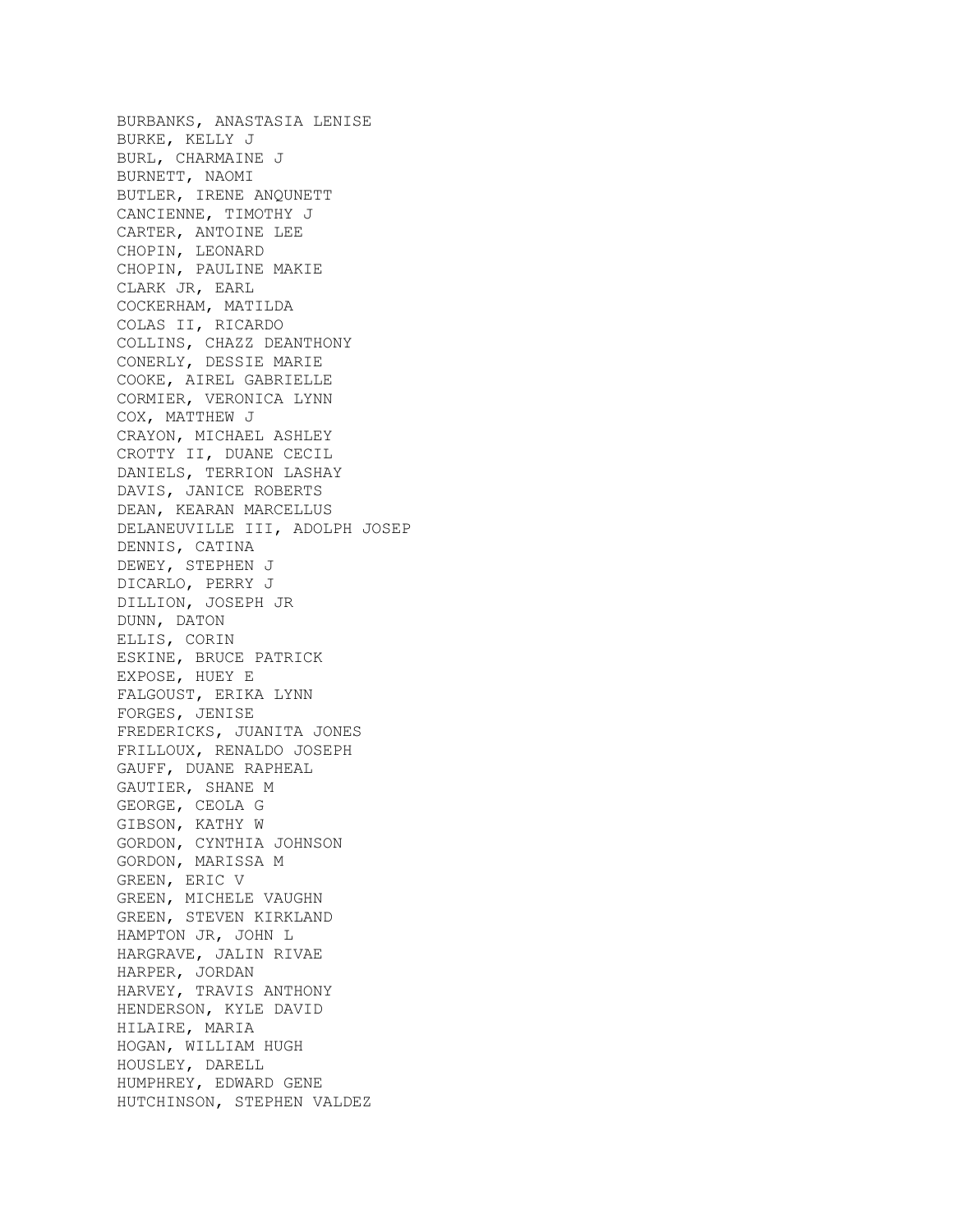JACKSON, BRIANA U JACOB, KEITH R JAMES JR, CARL MADISON JENKINS, MARKIETIA MONIQUE JOHNSON, SHALYNN NICOLE JONES, BRANDI NICHOLE JONES, GALYN THERESA JONES, KAREN R JONES, KENNETH LEANDRA JORDAN, ESOP ASKIA JOSEPH, ANGELA JOSEPH, KENDRICK SAMUEL JOSEPH, ONICA CANTRELL JOSEPH, SHARON ANN KING, ASHLYNN CLARA KING, LINDA F KRUPP, DARLENE V LABRANCHE, JAMEY LYNN LAMBREMONT, MARY CHAUVIN LANDRY, MARIA L LANGLEY, ROBERT J LASSEIGNE, TOMMY PAUL JR LAWSON, JACKIE DUTILE LEWIS, MICHAEL PATRICK LOVE, LEAANN LOVING, RENE F LUMAR, ERICA M LUMINAIS, ETTA O MACLOUD, MICHAEL E MADERE JR, LENNIX WILLIAM MAIDEN, TRASHEEN ANN MARTIN, JONELL W MARTIN, SEPTEMBER ANTOINETTE MASON, SHAWANDA L MCCOY, TREY MCGUFFY, LEONARD JR MCGUFFY, QEANKUK WYNEKIE MEALEY, DURWIN ARDELL MILLER, ALEXIS NICOLE MILLET, KEVIN D MOORE, RON II MOORE, SABRINA M MORTON, SHIRLENE T MULLINS, GEORGE B MURPHY, SONYA NELSON, KEIDRA NEWSOM JR, BAILEY JOHN NICHOLSON, TYRIN J ONEBENE JR, ANTHONY JOSEPH PALMER, COREY M PERRILLOUX, CLAUDETTE M PERRIN, TONI LYNN PERRY, RACHAEL LYNN PIERRE, MELVIN